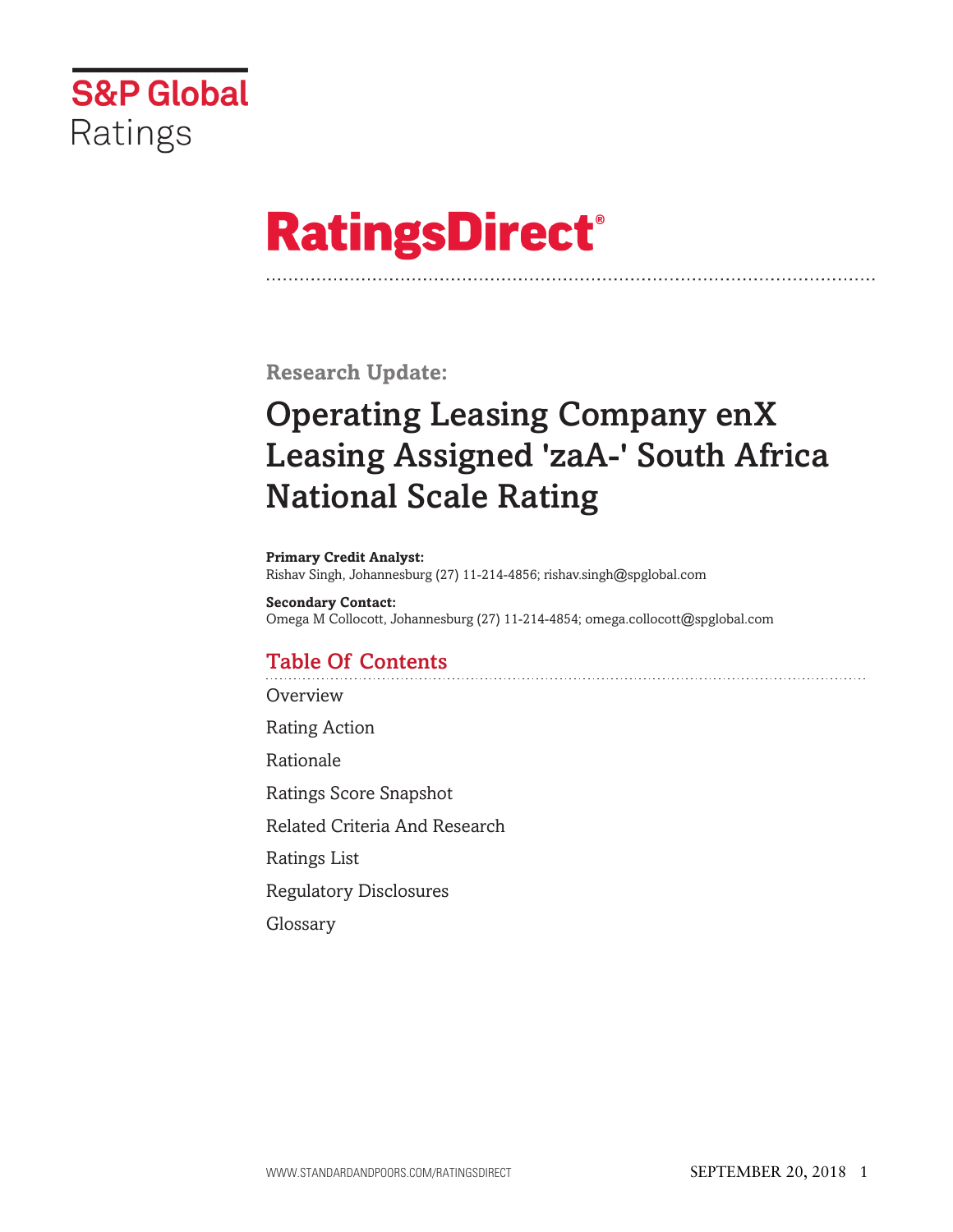## <span id="page-1-0"></span>**Research Update:**

## **Operating Leasing Company enX Leasing Assigned 'zaA-' South Africa National Scale Rating**

## **Overview**

- enX Leasing is an operating leasing business that offers full-service leases primarily on forklifts, as well as fleet leasing and logistics services for passenger and commercial vehicles.
- South Africa is the company's primary market of operation, where it generates most of its earnings, with smaller contributions from the U.K. and the rest of Africa.
- Our analysis of enX Leasing's credit quality incorporates local market and competitive position dynamics alongside the company's material leverage, elevated refinancing risk, and adequate liquidity, relative to global industry peers.
- We are assigning our 'zaA-' long-term South Africa national scale rating to enX Leasing.
- We expect the company's credit metrics to remain stable, as new business growth offsets increasing capital expenditures.

## **Rating Action**

On Sept. 20, 2018, S&P Global Ratings assigned its 'zaA-' long-term South Africa national scale rating to South Africa-based operating leasing company enX Leasing Investments (Pty) Ltd.

## **Rationale**

Our 'zaA-' rating reflects our expectation that enX Leasing's industrial equipment and fleet management operating segments, which are 85% exposed to South Africa, will maintain credit metrics at current levels under a range of foreseeable economic scenarios, provided that liquidity and funding availability remain adequate.

enX Leasing comprises two main operating segments, namely Industrial Equipment (EIE) and Fleet Management and Logistics (FML). Both segments generate revenues mainly by providing operating lease contracts (typically three to five years) to corporate customers. The sale of equipment and vehicles at the end of the initial lease term also generates a material and sustainable component of the company's revenues.

EIE, primarily comprising forklift leasing and materials handling equipment distribution activities, operates in South Africa (38% of the market) and the U.K. (5%). In our view, this segment will continue to benefit from its solid market position and customer diversification in South Africa, exclusive distribution rights on goods, and medium-term lease contracts that protect against the effects of an industry downturn.

FML leases passenger and commercial vehicles to corporations, and it operates in a highly competitive market segment with product substitution available to other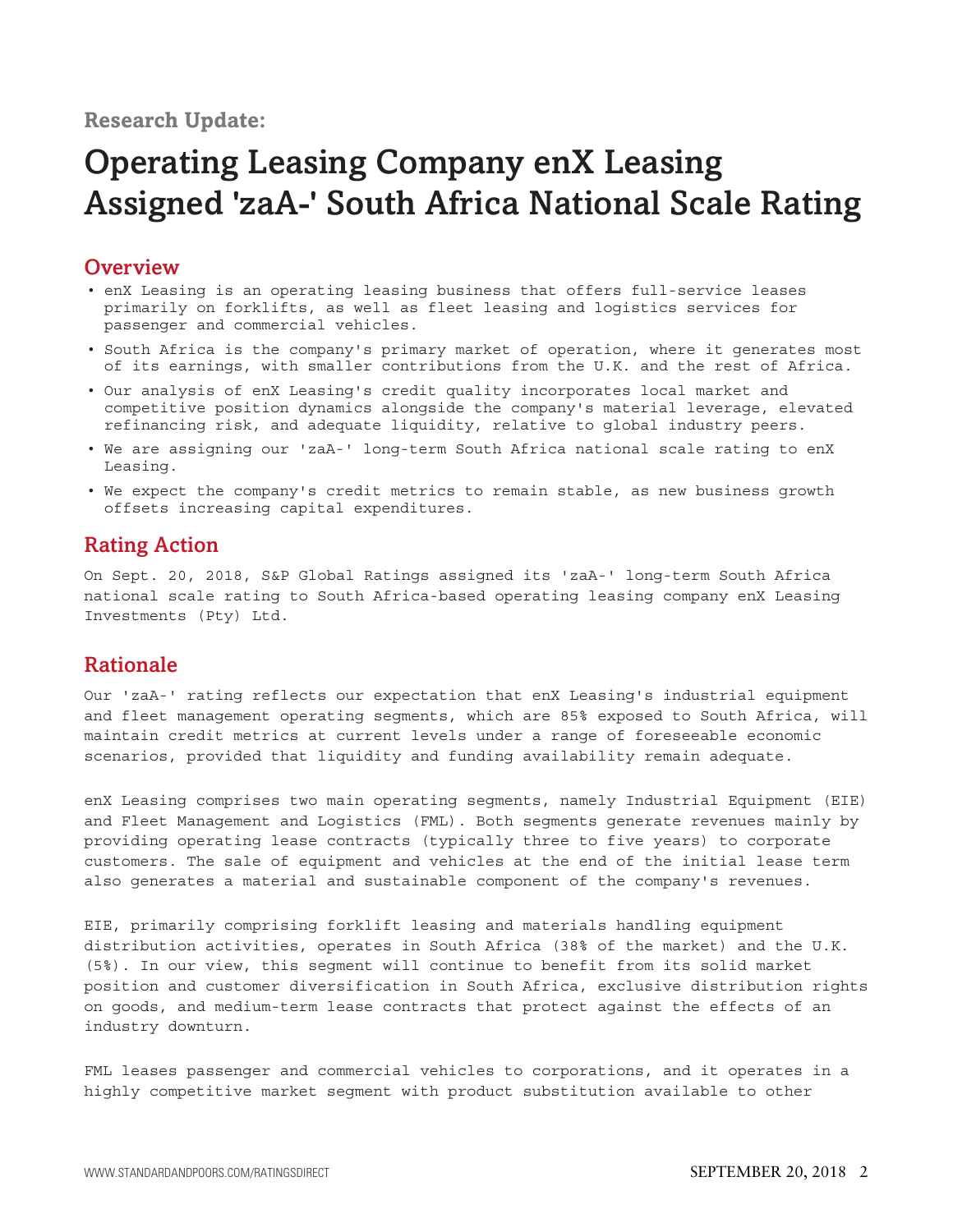#### *Research Update: Operating Leasing Company enX Leasing Assigned 'zaA-' South Africa National Scale Rating*

operating lease providers or from financial institutions (which typically provide financial leases). FML's lease book reflects an uneven run-down in capital and residual values over the next one to two years, so new business and increased capital expenditures (capex) are required to maintain and grow the book.

In our assessment of enX Leasing's business risk profile, we consider its significant country risk exposure to South Africa, its operations in the U.K. (around 10%), and distribution to the rest of Africa (5%). We consider the industry risk of the operating leasing sector to be moderate.

EIE's and FML's lease books have a medium-term contract life, with a relatively higher portion of assets' economic lives covered by the initial lease term in FML than in EIE. Both components of the company's leasing businesses offer extensive value-added services (including maintenance, insurance, and, where relevant, fleet management services) through a branch network, complemented by service partners in key business nodes in its areas of operation. Value-added services contribute around 30% of total revenues.

EIE has exclusive original equipment manufacturer (OEM) distribution contracts in place and supplies forklifts and other materials handling equipment under mostly exclusive distribution arrangements. Its exclusive forklift distribution agreement with Toyota in South Africa--which has been in place for more than 32 years- supports its leading market share. There are no material customer concentrations in this business. EIE has had adequate access to funding for growth in recent years.

FML does not benefit from OEM exclusivity, but purchases significant quantities from dealerships with extensive in-country presence, thus securing good rebates. Furthermore, FML has a good market position and competes mostly with South Africa's largest banks. There are no material customer concentrations in FML's book, with the exception of one key contract comprising 20% of its fleet book (and a lower proportion of its revenues), which has been in place for many years. The FML book has declined in recent years (prior to the acquisition of Eqstra Holdings), due to the capital required by its sister rental equipment company, and substantial new business and capital investments need to be written or undertaken to grow the book.

Barriers to entry for enX Leasing's particular business mix are high, given that leasing contracts are sensitive to the cost of capital, and the low likelihood that new entrants would have a lower cost of capital than existing players in the market. Furthermore, EIE's OEM exclusivity and service network cement its position. For FML, South Africa's heavy reliance on road transport and significant distances between the key business and population nodes increase the value of a dispersed distribution and servicing infrastructure, and reduces the ease with which customers can change their fleet management or logistics partners. Operating efficiency indicators, such as asset utilization, stock levels, and credit underwriting, are all well managed, in our opinion, and regular end-of-lease assets sales typically realize positive margins (averaging 5%-10% across the combined leased asset base).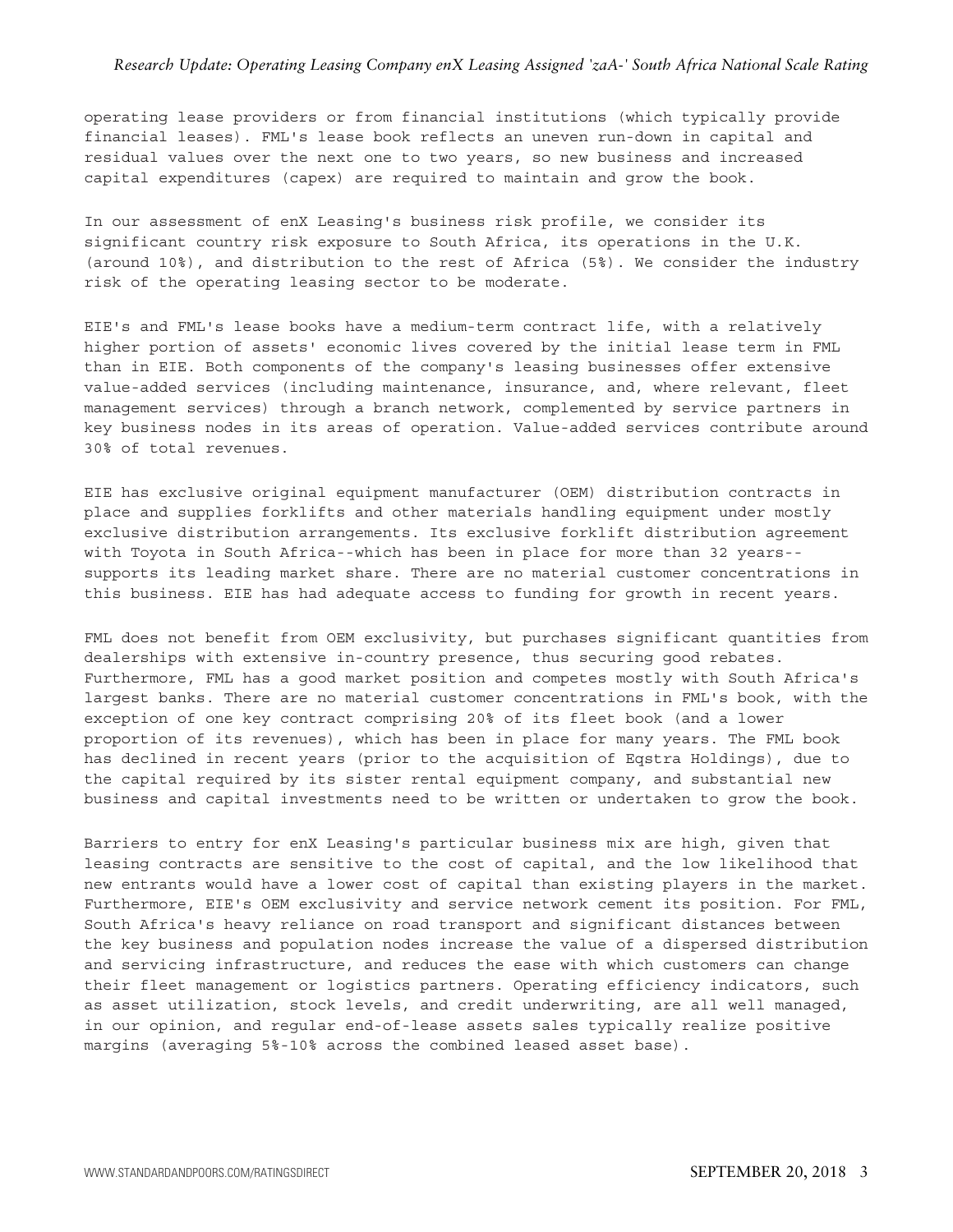#### *Research Update: Operating Leasing Company enX Leasing Assigned 'zaA-' South Africa National Scale Rating*

enX Leasing's S&P Global Ratings-adjusted EBIT margins average around 14% over our assessment period, which is below the average margins for the operating leasing businesses we rate, with some past volatility linked to economic cycles and capital availability. Furthermore, enX Leasing's debt-funded model also differs from that of several operating lease peers we rate (which frequently purchase assets through finance leases), resulting in an element of funding inefficiency.

enX Leasing's adjusted EBIT interest coverage stands near 2.1x and adjusted funds from operations (FFO) to debt is around 33%, based on a forward-looking weightedaverage. In particular, we forecast higher capex levels for the fiscal years 2018-2020 (ending Aug. 31), as the company aims to rebuild its fleet asset base and expand its industrial equipment market share. enX Leasing is also considering acquisitions of additional branches in its U.K. EIE businesses, but these are likely to be of modest size and funded from local operating cash flows. enX Leasing's earnings and cash flows are exposed to economic fundamentals and, to a limited extent, foreign exchange movements (although asset import costs are hedged and costs can generally be passed on to customers).

In our base case for enX Leasing, we assume:

- Real GDP growth in South Africa of 2.1% in 2019 and 2.3% in 2020, with consumer price index (CPI) inflation at 5.3% and 5.4%, respectively.
- Real GDP growth in the U.K. of 1.4% in 2019 and 1.6% in 2020, with CPI inflation growth of 1.9% and 1.8%, respectively. We project a South African rand (ZAR)/British pound sterling exchange rate of 18.96 in 2019 and 19.93 in 2020.
- Revenue growth of about 8%-9% in fiscal years 2019 and 2020, owing to market share expansion in the forklift segment and new business growth in the fleet segment.
- Capex of around ZAR2.3 billion in fiscal 2019 and 2020, largely driven by expansionary capex investment in its fleet segment, on the back of new business growth.
- Working capital inflows of around ZAR300 million in fiscal years 2019 and 2020, primarily driven by sale of assets classified as inventory at the end of their lease periods.
- Dividends issued, to minority shareholders only, of ZAR20 million from 2019.

Based on these assumptions, we arrive at the following S&P Global Ratings-adjusted credit measures:

- Adjusted EBIT margin of 14%-15% in fiscal 2019–2020.
- Adjusted EBIT interest coverage of about 2.2x in fiscal 2019–2020.
- Adjusted debt to total capital of about 66% in fiscal 2019–2020.
- Adjusted FFO to debt of around 32%-34% in fiscal 2019–2020.

Other rating considerations

enX Leasing is reliant upon issuing unsecured (non-asset backed) capital market instruments to ensure sufficient funding to grow its leasing book, which is not a typical practice for operating lessors among rated peers, which tend to use assetbacked funding models, where asset or portfolio run-offs and liability amortizations are better matched. The company's chosen funding strategy exposes it to larger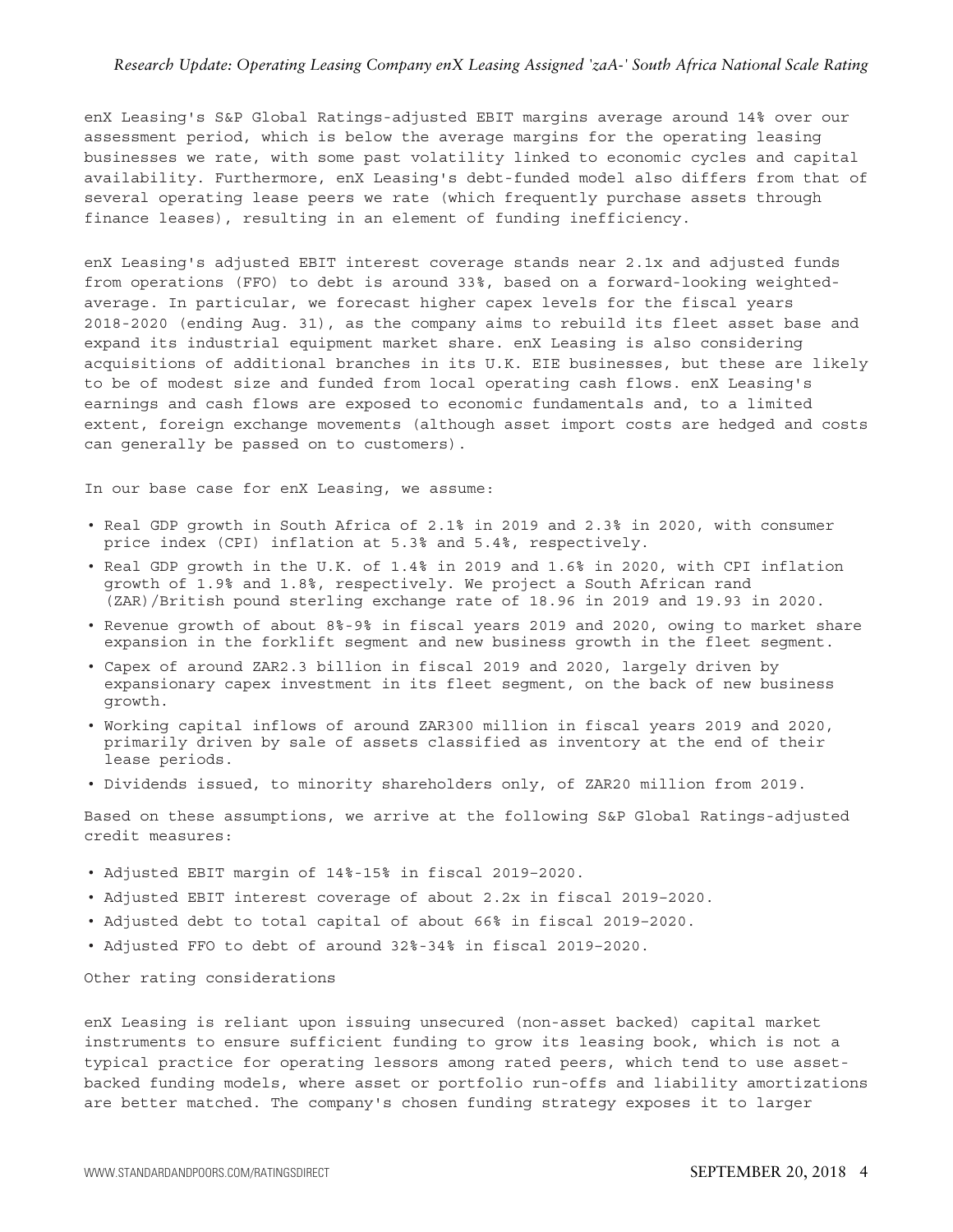single-debt maturities, so there is a greater mismatch between asset run-offs and debt maturities than usual for industry peers. While we note that enX Leasing has available liquidity facilities with its bankers to manage this to a certain extent, it does result in higher refinancing risk. Furthermore, the company is required to raise large amounts of funding up front, in order to secure liquidity for the period ahead, with excess cash reducing funding-structure efficiency.

#### **Liquidity**

We assess enX Leasing's liquidity as adequate. We expect the company's sources of liquidity will exceed uses of liquidity for the upcoming 12 months by at least 1.2x as of June 1, 2018. We note that enX Leasing has flexibility to cut capex in a downturn, as it has done in the past. We expect the group will continue to rely on projected cash generation and access to adequate funding sources for its requirements. enX Leasing's successful bond issuances in April and September 2018 indicate there is appetite from debt capital markets.

For the 12 months started June 1, 2018, we calculate that enX Leasing has the following principal liquidity sources:

- Cash and cash equivalents of ZAR115 million.
- Assumed committed undrawn credit lines of ZAR1.05 billion maturing beyond 12 months.
- Forecast cash FFO of about ZAR1.5 billion.
- Working capital inflows of ZAR350 million.

For the same period, we calculate the following principal liquidity uses:

- Debt maturities, including short-term uncommitted facilities, of around ZAR500 million.
- Capex of ZAR1.8 billion–ZAR2.2 billion.
- Dividends to minority shareholders of ZAR20 million.

The financial covenants on external bank borrowings relate to a net debt-to-EBITDA ratio, EBIT-to-net interest coverage, and other capital structure related covenants. We forecast that the group will maintain sufficient headroom (greater than 15%) under these covenants.

We do not anticipate changes to enX Leasing's stand-alone credit quality, based on our view that the company's adjusted EBIT interest coverage will remain above 1.3x (compared with 1.7x in fiscal 2017), which is commensurate with the current national scale rating.

However, we could lower the rating on enX Leasing if the company's operating performance deteriorates, owing to a weaker macroeconomic environment, material negative changes to distribution contracts or operational issues, or if the company is unable to secure external sources of capital to support its drive for new business growth and capex, primarily in its fleet segment. Rating pressure could also emerge if liquidity levels reduce, with sources covering uses by less than 1.2x.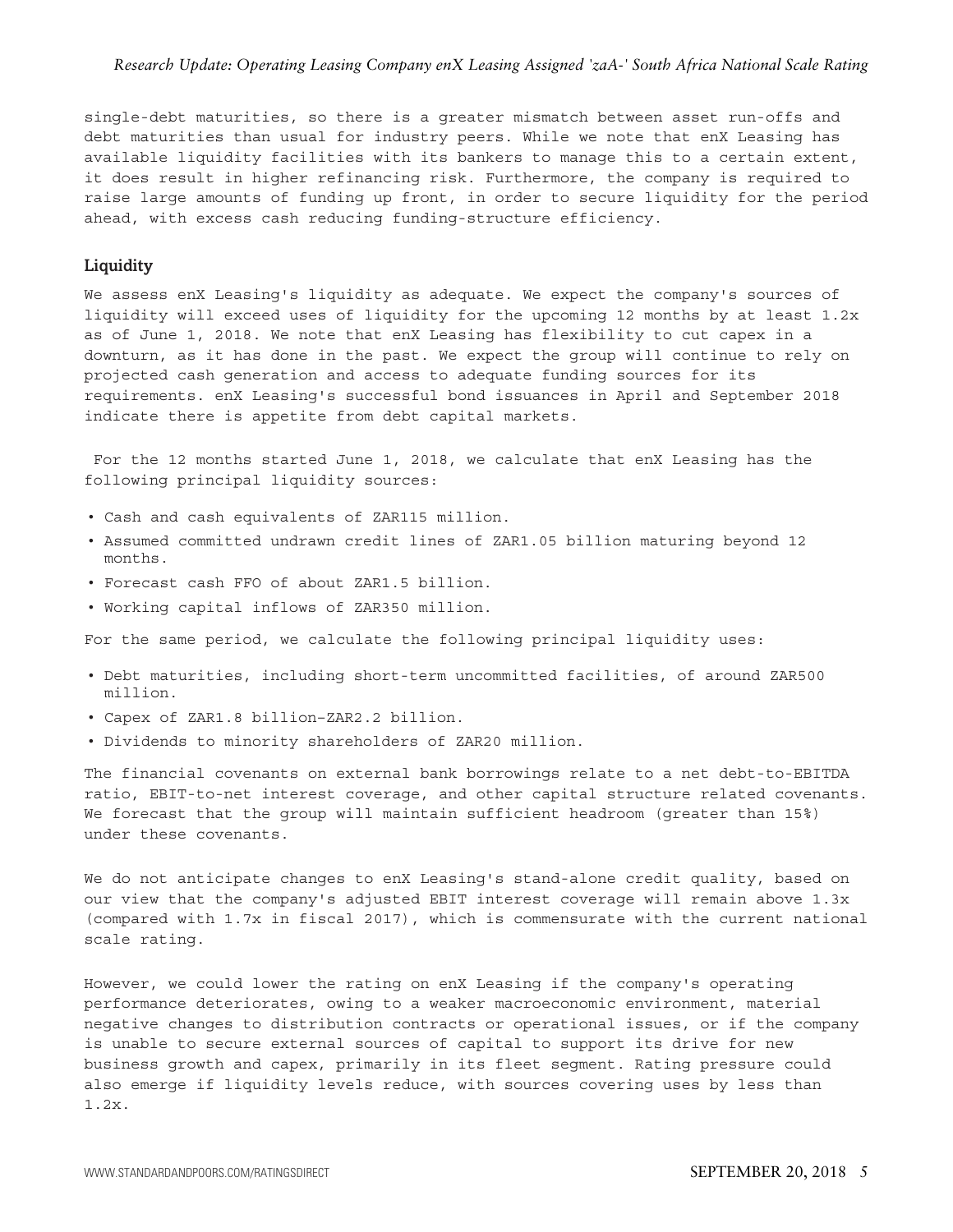<span id="page-5-0"></span>We could raise the rating if enX Leasing's performance exceeds our expectations, such that adjusted EBIT interest coverage rises above 2.4x, and we assess that the company's access to capital, funding structure, and liquidity remain sustainable. A change in the capital structure to better reflect global industry norms and improve asset-liability matching would also be credit positive. Alternatively, a track record of resilient performance, adequate liquidity, and improved profitability across the business could also support our raising the rating.

## **Ratings Score Snapshot**

| <b>National Scale Rating</b>     | zaA-/--/--           |
|----------------------------------|----------------------|
| <b>Business Risk</b>             | Weak                 |
| <b>Country Risk</b>              | Moderately High Risk |
| Industry Risk                    | Intermediate Risk    |
| <b>Competitive Position</b>      | Weak                 |
| <b>Financial Risk</b>            | Significant          |
| Cash Flow/Leverage               | Significant          |
| <b>Modifiers</b>                 |                      |
| Diversification/Portfolio effect | Neutral (no impact)  |
| Capital structure                | Neutral (no impact)  |
| Financial policy                 | Neutral (no impact)  |
| Liquidity                        | Adequate (no impact) |
| Management and Governance        | Fair (no impact)     |
| Comparable rating analysis       | Negative (-1 notch)  |

## **Related Criteria And Research**

#### **Related Criteria**

- General Criteria: Methodology For National And Regional Scale Credit Ratings June 25, 2018
- Criteria Corporates Industrials: Key Credit Factors For The Operating Leasing Industry - December 14, 2016
- Criteria Corporates General: Methodology And Assumptions: Liquidity Descriptors For Global Corporate Issuers - December 16, 2014
- General Criteria: Group Rating Methodology November 19, 2013
- General Criteria: Country Risk Assessment Methodology And Assumptions November 19, 2013
- General Criteria: Methodology: Industry Risk November 19, 2013
- Criteria Corporates General: Corporate Methodology November 19, 2013
- Criteria Corporates General: Corporate Methodology: Ratios And Adjustments November 19, 2013
- General Criteria: Methodology: Management And Governance Credit Factors For Corporate Entities And Insurers - November 13, 2012
- General Criteria: Use Of CreditWatch And Outlooks September 14, 2009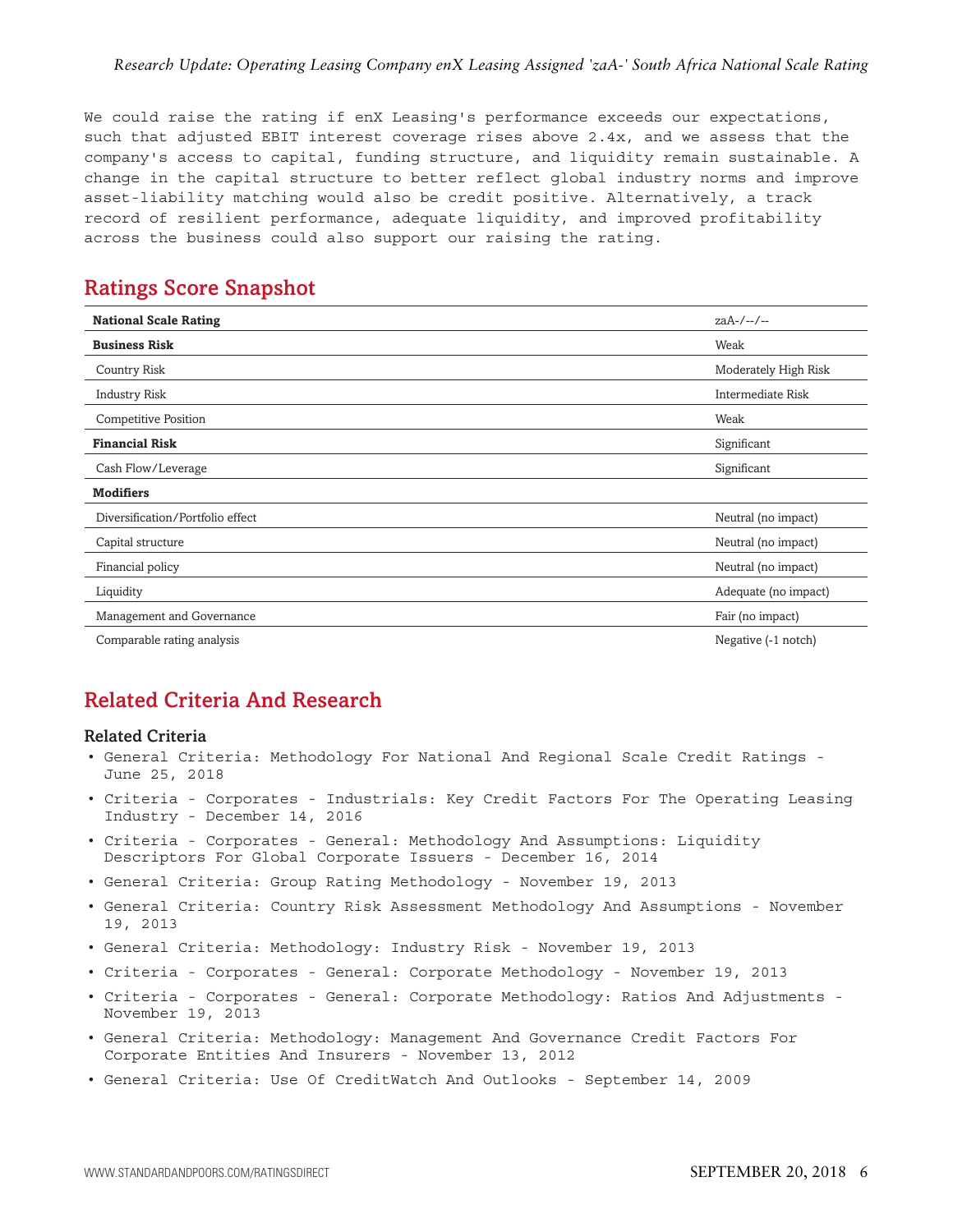#### <span id="page-6-0"></span>**Ratings List**

enX Leasing Investments (Pty) Ltd. Corporate Credit Rating South Africa National Scale  $z^{2}-z^{2}-z^{2}$ 

#### **Regulatory Disclosures**

- Primary Credit Analyst: Rishav Singh, Associate
- Rating Committee Chairperson: G.Andrew Stillman
- Date initial rating assigned: Sept. 20, 2018
- Date of previous review: N/A

#### **Disclaimers**

This rating has been determined by a rating committee based solely on the committee's independent evaluation of the credit risks and merits of the issuer or issue being rated in accordance with S&P Global Ratings published criteria and no part of this rating was influenced by any other business activities of S&P Global Ratings.

This credit rating is solicited. The rated entity did participate in the credit rating process. S&P Global Ratings did have access to the accounts, financial records and other relevant internal, non-public documents of the rated entity or a related third party. S&P Global Ratings has used information from sources believed to be reliable but does not guarantee the accuracy, adequacy, or completeness of any information used.

Materials Used in The Credit Rating Process

Sufficient information in general consists of both (i) financial statements that describe the Issuer's financial condition, results of operations and cash flows, and (ii) a description of the activities and obligations of the entity including of its governance and legal structure.

This credit rating was disclosed to the rated entity or related third party before being issued.

#### **Glossary**

- Anchor: The starting point for assigning an issuer a long-term rating, based on its business risk profile assessment and its financial risk profile assessment.
- Acceleration event: The means the right--as set out in the documentation--by which bank lenders or bondholders could demand early prepayment of loans or bonds, respectively.
- Business risk profile: This measure comprises the risk and return potential for a company in the market in which it participates (its industry risk), the country risks within those markets, the competitive climate, the company's competitive advantages and disadvantages (its competitive position).
- Capital: The sum of equity and debt.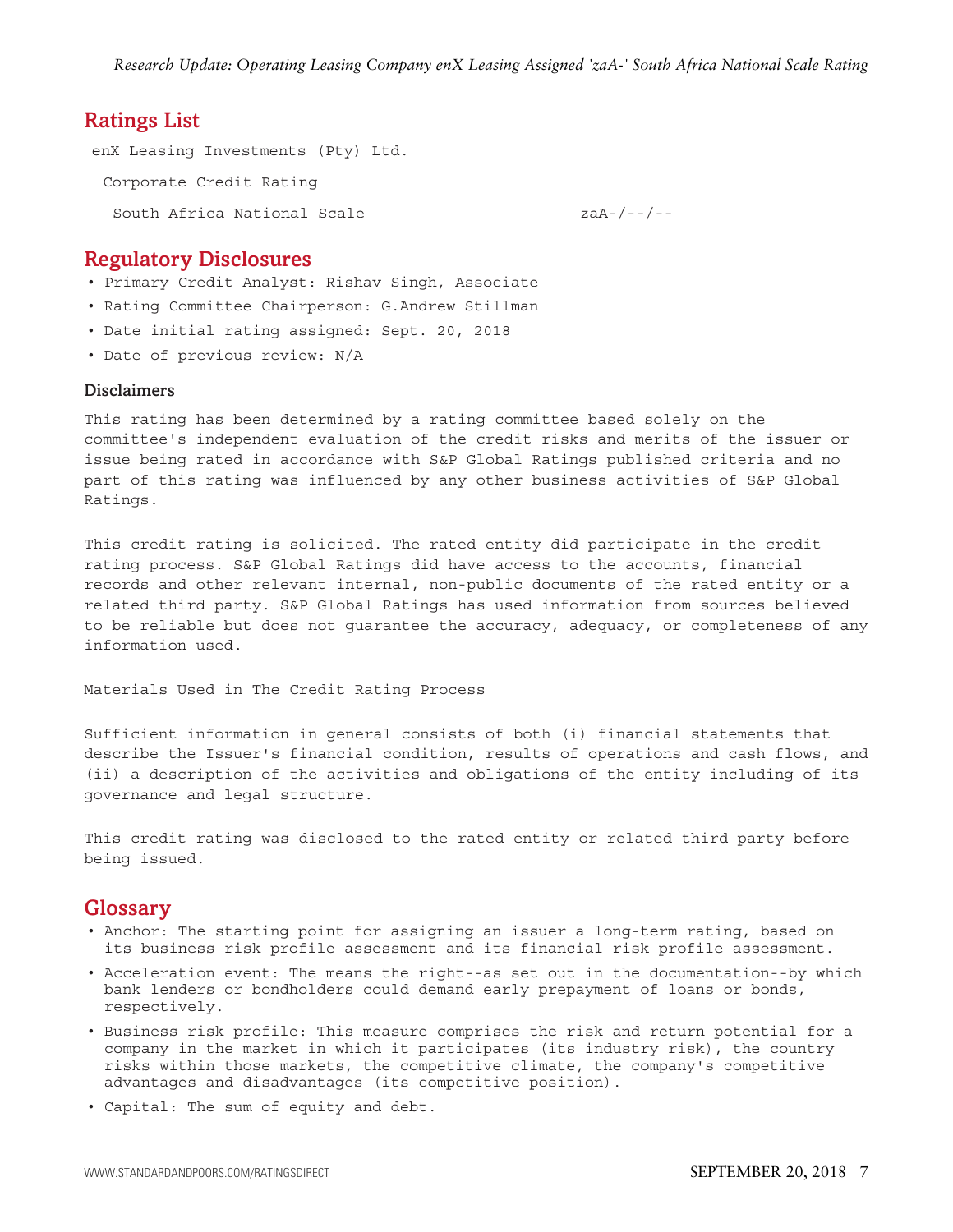- Comparable rating analysis: This involves taking a holistic review of a company's stand-alone credit risk profile (SACP), because each of the subfactors that ultimately generate the SACP can be at the upper or lower end, or at the midpoint, of such a range. It may also touch upon the overall comparative assessment of an issuer in relation to its peers across industry and jurisdiction and may capture some factors not (fully) covered, such as a short operating track record, entities in transition, unusual structures, or contingent risk exposures.
- Competitive advantage: The strategic positioning and attractiveness to customers of the company's products or services, and the fragility or sustainability of its business model.
- Competitive position: Our assessment of a company's: competitive advantage; operating efficiency; scale, scope, and diversity; and profitability.
- Corporate Industry and Country Risk Assessment (CICRA): Derived by combining an issuer's country risk assessment and industry risk assessment.
- Country risk: This measures a country's influence on the overall credit risks for a rated company with regards to a country's economic, institutional and governance effectiveness, financial system, and payment culture/rule of law risks.
- CreditWatch: This highlights the potential direction of a short- or long-term rating over the short term, typically less than three months. Ratings may be placed on CreditWatch where, in our view, an event or a deviation from an expected trend has occurred or is expected and additional information is necessary to determine the rating impact.
- Creditworthiness: Ability and willingness of a company to meet its debt and debtlike obligations; measured by assessing the level current and future resources relative to the size and timing of its commitments.
- Diversification/portfolio effect: Applicable to conglomerates. An assessment of the extent to which an entity's multiple core business lines are correlated and whether each contributes a material source of earnings and cash flow.
- Earnings: Proxy for profit or surplus yielded by an entity after production and overhead costs have been accounted for in a given period.
- EBITDA margin: This is EBITDA as a fraction of revenues.
- EBITDA: This is earnings before interest, tax, depreciation, and amortization.
- Economies of scale: This is the cost advantage that arises with increased size or output of a product.
- Efficiency gains: Cost improvements.
- Financial headroom: Measure of deviation tolerated in financial metrics without moving outside or above a predesignated band or limit typically found in loan covenants (as in a debt-to-EBITDA multiple that places a constraint on leverage) or set for the respective rating level. Significant headroom would allow for larger deviations.
- Financial risk profile: This measure comprises our assessment of a company's cash flow/leverage analysis. It also takes into account the relationship of the cash flows the organization can achieve given its business risk profile. The measure is before assessing other financial drivers such as capital structure, financial policy, or liquidity.
- Financial sponsor: An entity that follows an aggressive financial strategy in using debt and debt-like instruments to maximize shareholder returns. Typically, these sponsors dispose of assets within a short-to-intermediate time frame.
- Free operating cash flow: Cash flow from operations minus capital expenditure.
- Funds from operations: EBITDA minus interest expense minus current tax.
- Government-related entity: An entity that could, under stress, benefit from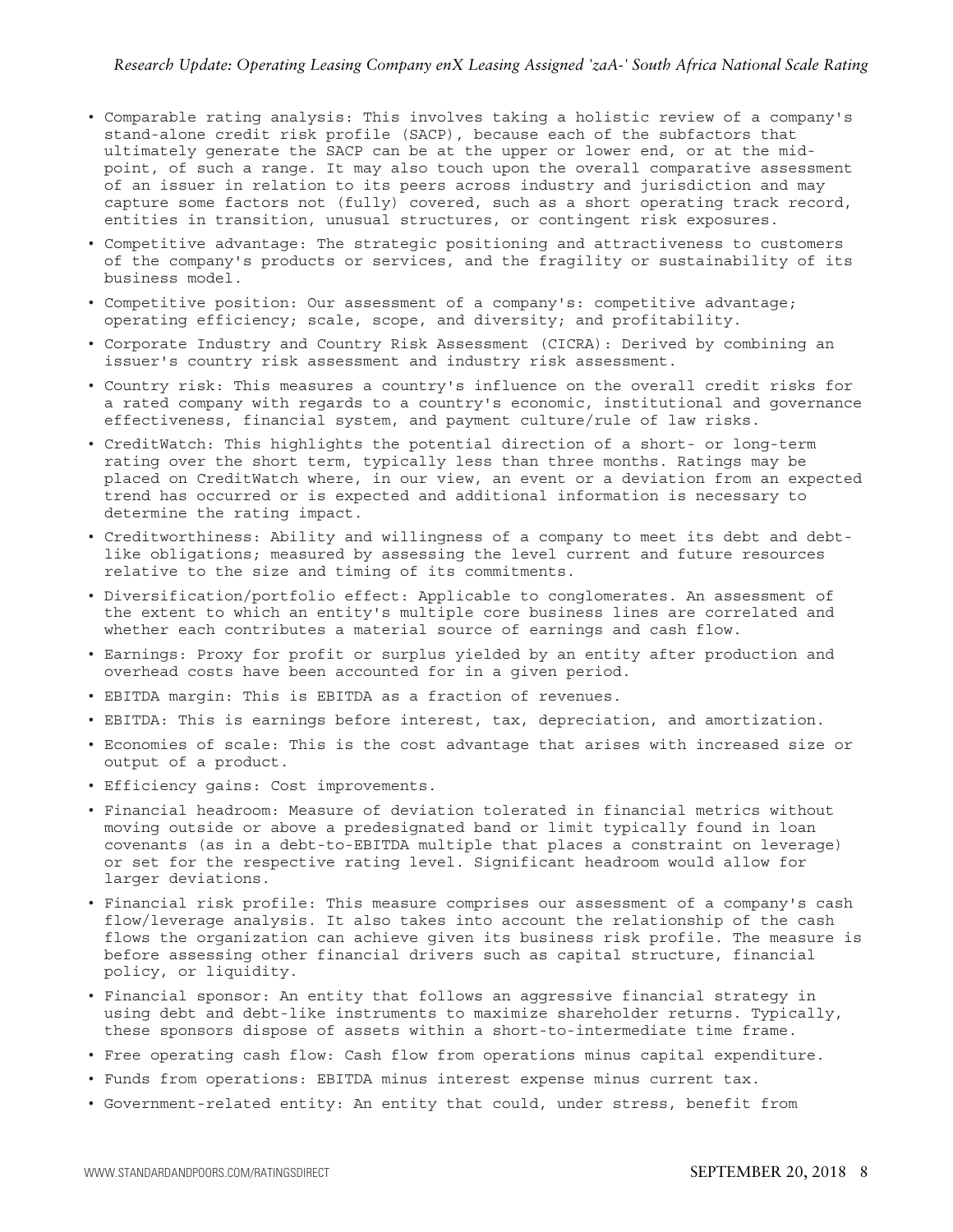extraordinary government support in order to meet its financial obligations; or conversely an entity controlled by a government that could be subject to negative extraordinary government intervention if the government is under stress.

- Group rating methodology: The assessment of the likelihood of extraordinary group support (or conversely, negative group intervention) that is factored into the rating on an entity that is a member of a group.
- Industry risk: This addresses the major factors that affect the risks that companies face in their respective industries.
- Issue credit rating: This is a forward-looking opinion about the creditworthiness of an obligor with respect to a specific class of financial obligations or a specific financial program.
- Issued share capital: The value of a company's shares that are held by shareholders.
- Issuer credit rating: This is a forward-looking opinion of an obligor's overall creditworthiness.
- Leverage: The level of a company's debt in relation to its earnings before interest, tax, depreciation, and amortization.
- Liquidity: This is the assessment of a company's monetary flows, assessed over a 12 to 24 month period. It also assesses the risk and potential consequences of a company's breach of covenant test, typically tied to declines in EBITDA.
- Management and governance: This addresses how management's strategic competence, organizational effectiveness, risk management, and governance practices shape the issuer's competitiveness in the marketplace, the strength of its financial risk management, and the robustness of its governance.
- Operating efficiency: The quality and flexibility of the company's asset base and its cost management and structure.
- Outlook: This is the assessment of the potential direction of a long-term issuer rating over the short to intermediate term (typically six months to two years).
- Profitability ratio: Commonly measured using return on capital and EBITDA margins, but can be measured using sector-specific ratios.
- Rating above the sovereign assessment: Our assessment of whether an entity can be rated above the sovereign rating on a jurisdiction it has a material exposure to.
- Scale, scope, and diversity: The concentration or diversification of business activities.
- Stand-alone credit profile (SACP): S&P Global Ratings' opinion of an issue's or issuer's creditworthiness, in the absence of extraordinary intervention or support from its parent, affiliate, or related government or from a third-party entity such as an insurer.
- Transfer and convertibility assessment: S&P Global Ratings' view of the likelihood of a sovereign restricting nonsovereign access to foreign exchange needed to satisfy the nonsovereign's debt service obligations.

Certain terms used in this report, particularly certain adjectives used to express our view on rating relevant factors, have specific meanings ascribed to them in our criteria, and should therefore be read in conjunction with such criteria. Please see Ratings Criteria at www.standardandpoors.com for further information. Complete ratings information is available to subscribers of RatingsDirect at www.capitaliq.com. All ratings affected by this rating action can be found on S&P Global Ratings' public website at www.standardandpoors.com. Use the Ratings search box located in the left column. Alternatively, call one of the following S&P Global Ratings numbers: Client Support Europe (44) 20-7176-7176; London Press Office (44)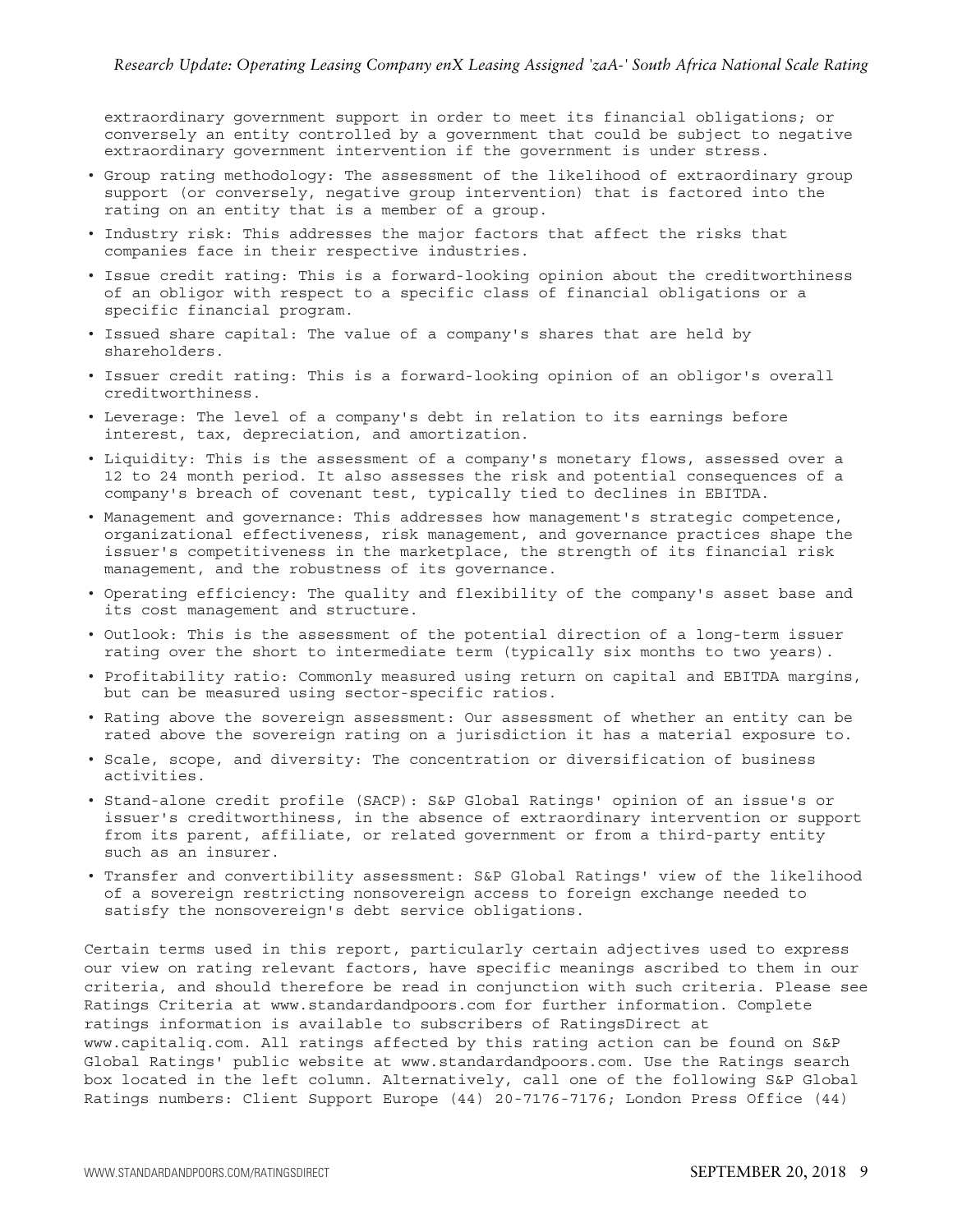20-7176-3605; Paris (33) 1-4420-6708; Frankfurt (49) 69-33-999-225; Stockholm (46) 8-440-5914; or Moscow 7 (495) 783-4009.

#### **Additional Contact:**

Industrial Ratings Europe; Corporate\_Admin\_London@spglobal.com